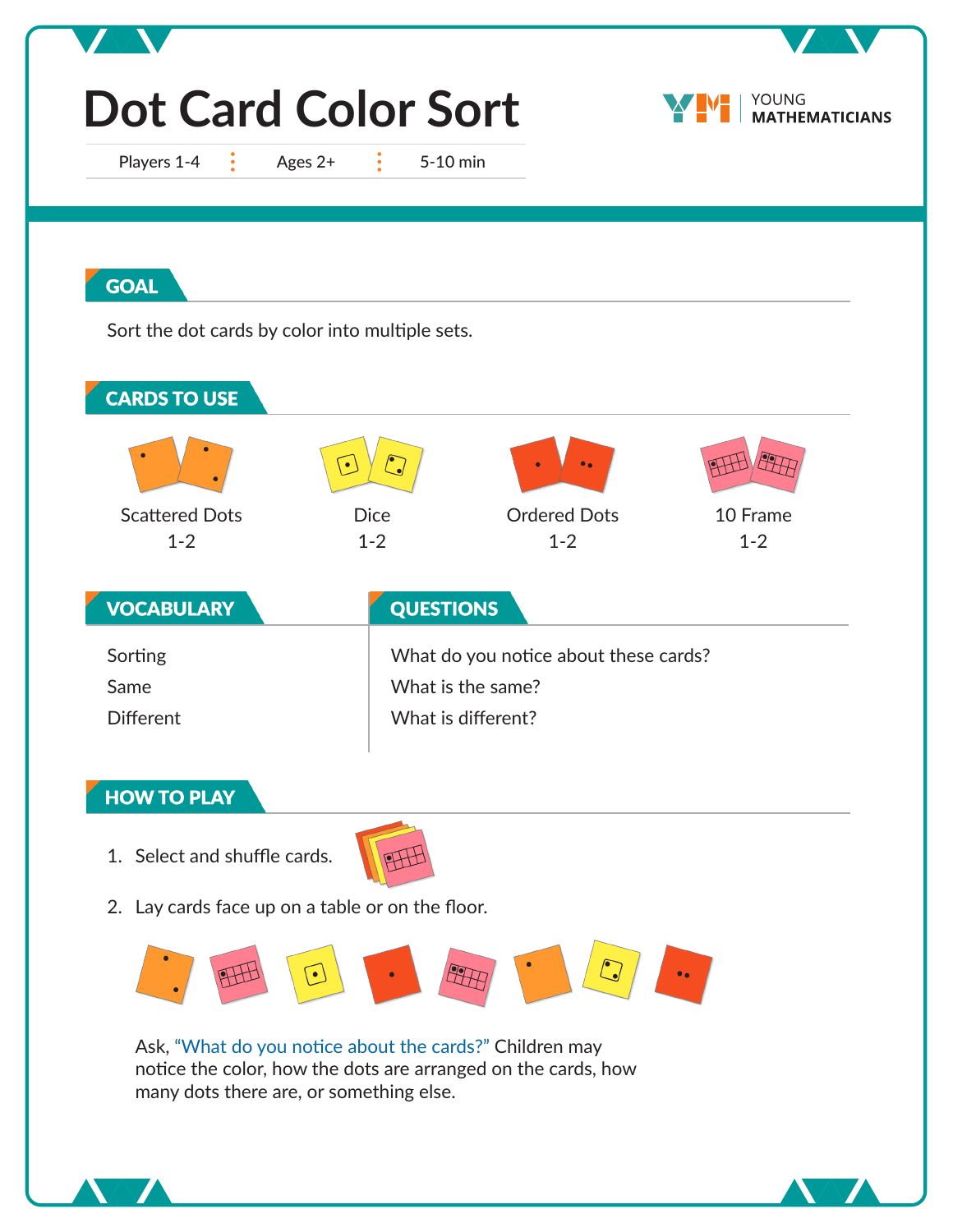- 3. When you're ready, you can begin the game by saying, "Let's sort by color. This card is yellow. This card is also yellow, so I will put them in the same pile. Now it's your turn."
- 4. Take turns picking a card, naming its color, and matching the color to other cards they may see.



5. Once all of the cards are sorted by color, take turns counting how many cards are in each color pile.



- 6. The game ends when each pile has been counted!
- 7. To extend the game, return all of the cards into a larger pile and have children sort the cards by the number of dots on each card (a pile of one-dot cards and a pile of two-dot cards). Then, hand the children the "1" and "2" numeral cards and have them label each pile with its numeral.

## **WHAT CHILDREN ARE LEARNING**

- This game helps children become familiar with the dot cards. Spend time talking with children about the different attributes, or characteristics, they notice about the cards.
- Many young children love to sort and organize collections of objects. This process of sorting, or classification, is an important practice in science and mathematics. Grouping objects and counting how many are in each group are skills that kids will use later when collecting and analyzing data to solve problems.



Dot Card Color Sort | 2